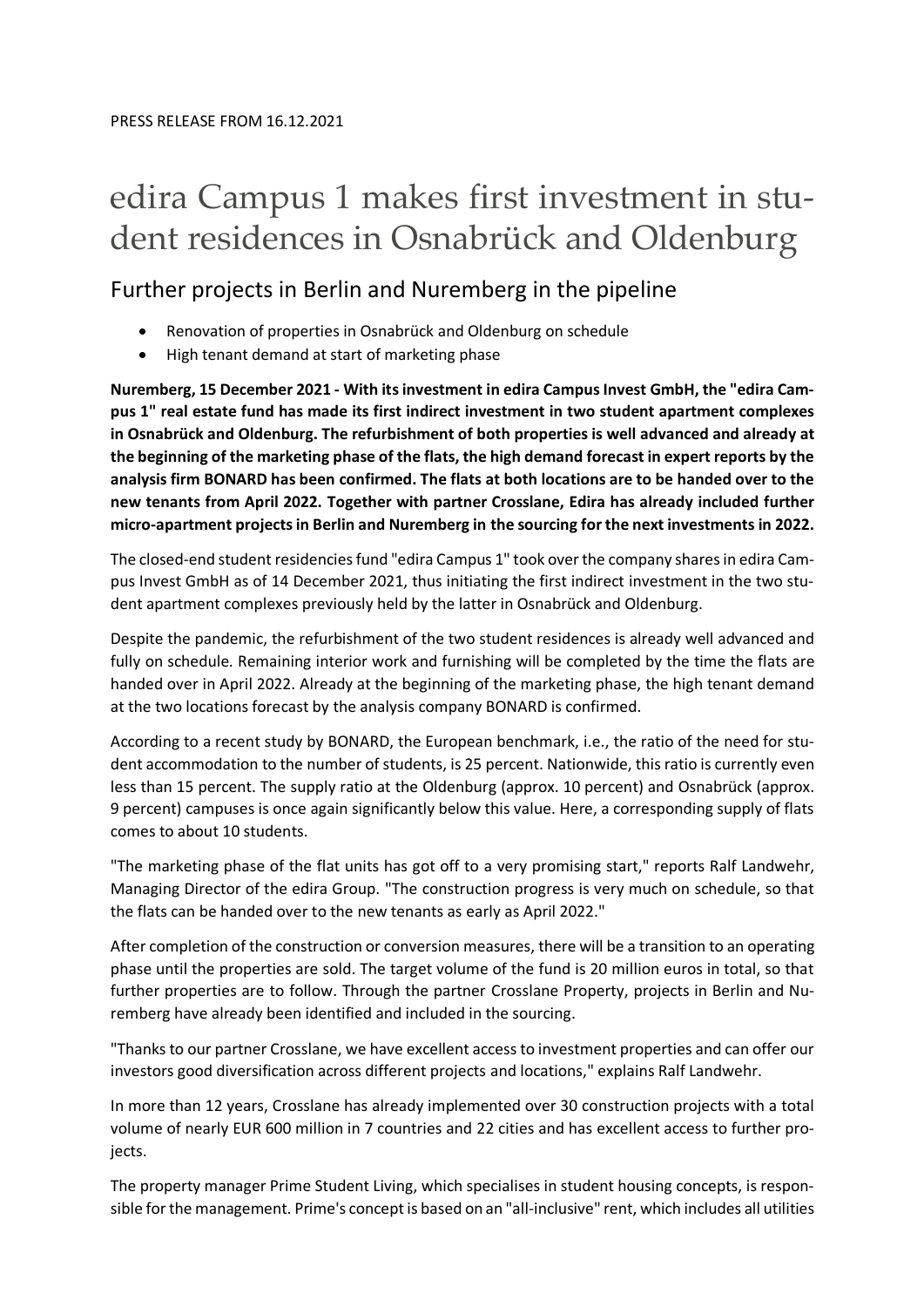and internet costs, common rooms for studying, playing sports and meeting friends, as well as many other leisure activities.

#### **edira Group**

edira Holding GmbH is an independent, internationally active investment company based in Nuremberg. Through its subsidiaries, selected real estate investments are flexibly implemented in innovative structures and investment models. With its experienced staff, edira is part of an international network. It is highly specialised in the development, conception, and management of intelligent investment models in the fields of real estate, renewable energies and future-oriented corporate concepts. In the 16 project companies under edira's management, more than EUR 150 million have been invested for almost 10,000 investors.

### **Crosslane Group**

CPG is a UK property company headquartered in Manchester - North of England. CPG specialises in the development of student housing (Crosslane Student Developments), letting and operating student accommodation. With more than 14 years of market experience, CPG is one of the leading student housing developers in Europe. Since its inception, the group has completed 30 projects in 22 European cities, with a volume of over GBP 520 million (EUR 604 million). The company has a project pipeline of high-quality student accommodation with a gross development value of more than EUR 1 billion over the next 5 years.

### **Prime Student Living**

Since its founding in 2008, Prime Student Living has specialised in the comprehensive management of student accommodation, offering thousands of students an exceptional living experience with a special housing concept tailored precisely to student needs. The 23 facilities managed in 17 European cities generate around GBP 36 million (EUR 41 million) in annual rental income with 5,528 beds. The high occupancy rate of around 98% underscores the success of the special living concept.

**Press contact:** Torsten Saffier Phone: +49 911 51 94 29-90 E-Mail: torsten.saffier@edira-holding.com